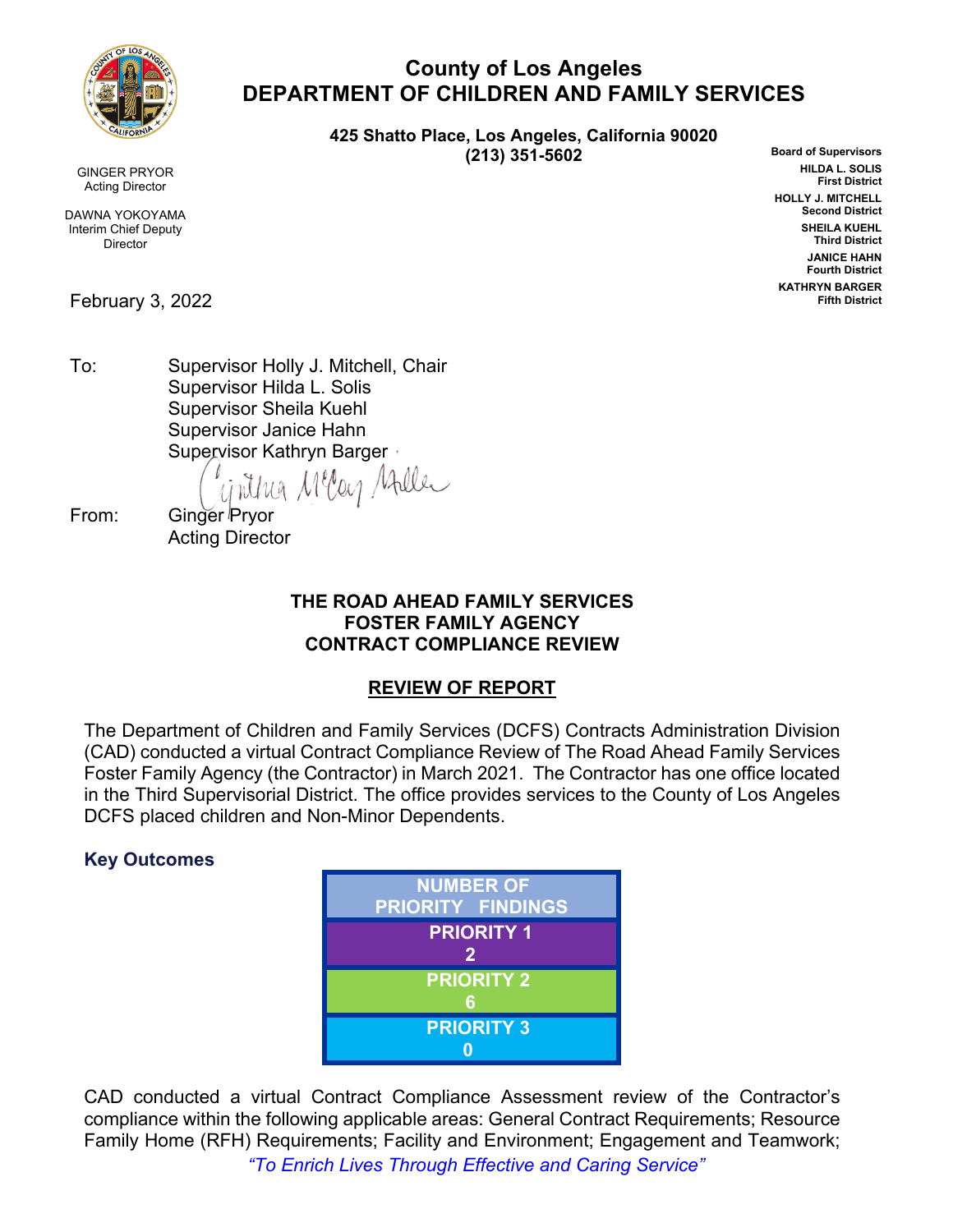Each Supervisor February 3, 2022 Page 2

Needs and Services Plans; Permanency; Education and Independent Living Program Services; Health and Medical Needs; Personal Rights and Social/Emotional Well-Being; Personal Needs/Survival and Economic Well-Being; and Personnel Files.

The Contractor was in full compliance with 7 of 11 applicable areas of CAD's Contract Compliance Review: General Contract Requirements; RFH Requirements; Engagement and Teamwork; Permanency; Health and Medical Needs; Personal Rights and Social/Emotional Well-Being; and Personnel Files.

For the purpose of this review, six DCFS placed children were selected for the sample. CAD reviewed the files of the six children, and virtually interviewed three to assess the level of care and services they received, two children (ages 4 and 5 years) were too young to be interviewed and one child refused to be interviewed; the three children were virtually observed to be clean, well-groomed and healthy. An additional four discharged children files were also reviewed to assess the Contractor's compliance with permanency efforts.

CAD reviewed two RFH files and three staff files for compliance with Title 22 Regulations and County contract requirements. CAD also conducted telephonic interviews with staff and the Resource Family Parents. To assess the quality of care and supervision provided to the placed children, DCFS also conducted virtual site visits at the Contractor's locations and RFHs.

CAD noted findings in the areas of:

Priority 1

- Facility and Environment
	- $\circ$  Common areas were not safe and well maintained; RFH did not have a functioning carbon monoxide detector installed; and knives were not safely stored and locked.
	- o RFH disinfectants and cleaning solutions were accessible to children.

## Priority 2

- Needs and Services Plans (NSPs)
	- o NSPs were not comprehensive and accurate; NSPs did not include the child's correct date of birth.
	- o Child's goals on NSPs remained the same with no modification or revision.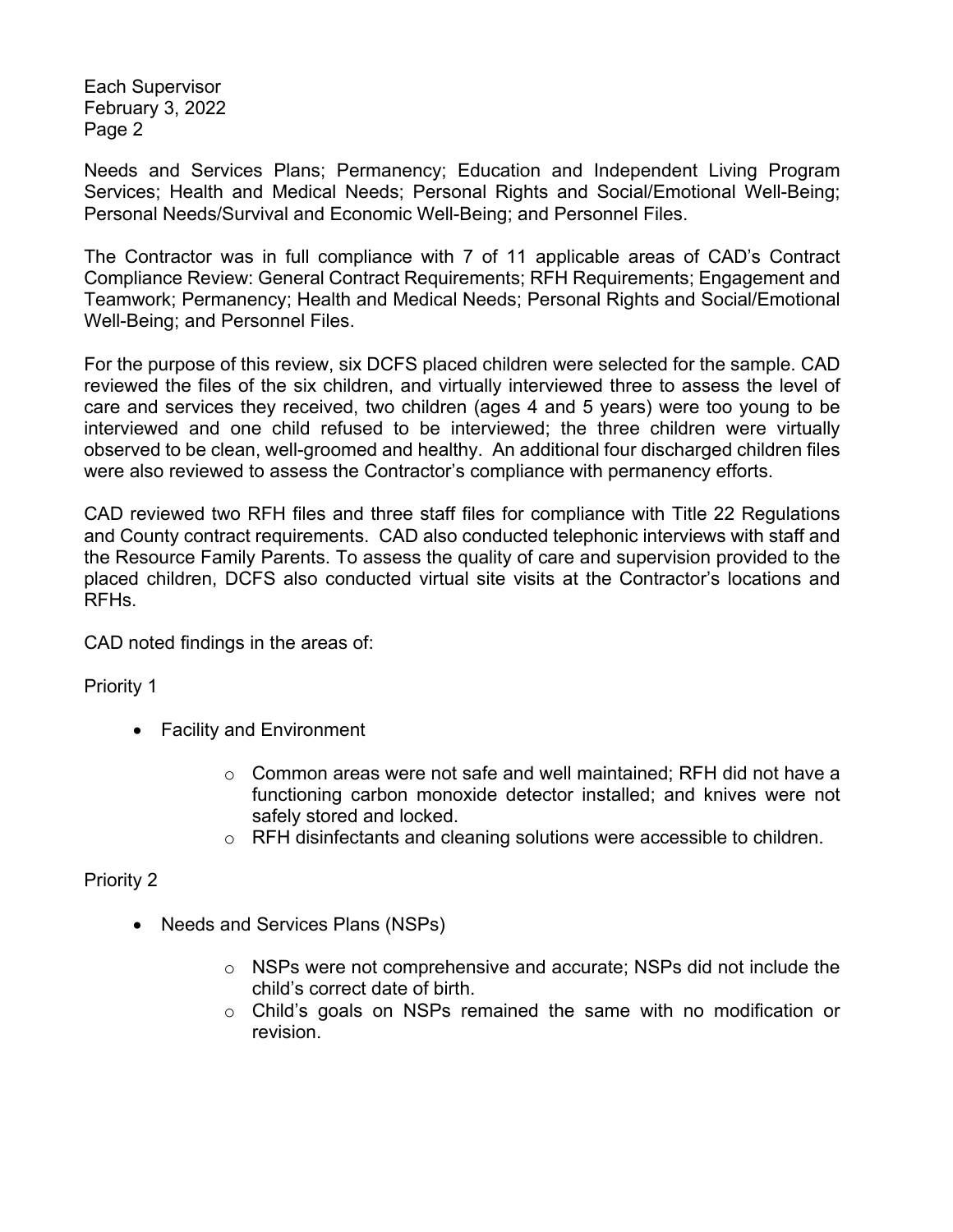Each Supervisor February 3, 2022 Page 3

- Education and Independent Living Program Services
	- $\circ$  Three findings of the Foster Family Agency did not document efforts to maintain three of the six children selected for the sample in their school of origin.
- Personal Needs/Survival and Economic Well-Being
	- o Child did not receive minimum weekly allowances regularly.

On June 3, 2021, the Children Services Administrator teams from DCFS' CAD and the Out-of-Home Care Management Division held an exit conference with the Contractor's representatives.

The Contractor's representatives agreed with the review findings and recommendations, and were receptive to implementing systemic changes to improve the Contractor's compliance with regulatory standards.

The Contractor provided the attached approved Corrective Action Plan addressing the noted findings in this compliance report.

If you have any questions, your staff may contact me or Aldo Marin, Board Relations Manager, at (213) 351-5530.

GP:KDR LTI:lf

**Attachments** 

c: Fesia Davenport, Chief Executive Officer Arlene Barrera, Auditor-Controller Dr. Adolfo Gonzales, Chief Probation Officer Public Information Office Audit Committee Carla Franco, Executive Director, The Road Ahead Family Services Kellee Coleman, Regional Manager, Community Care Licensing Division Monique Marshall-Turner, Regional Manager, Community Care Licensing Division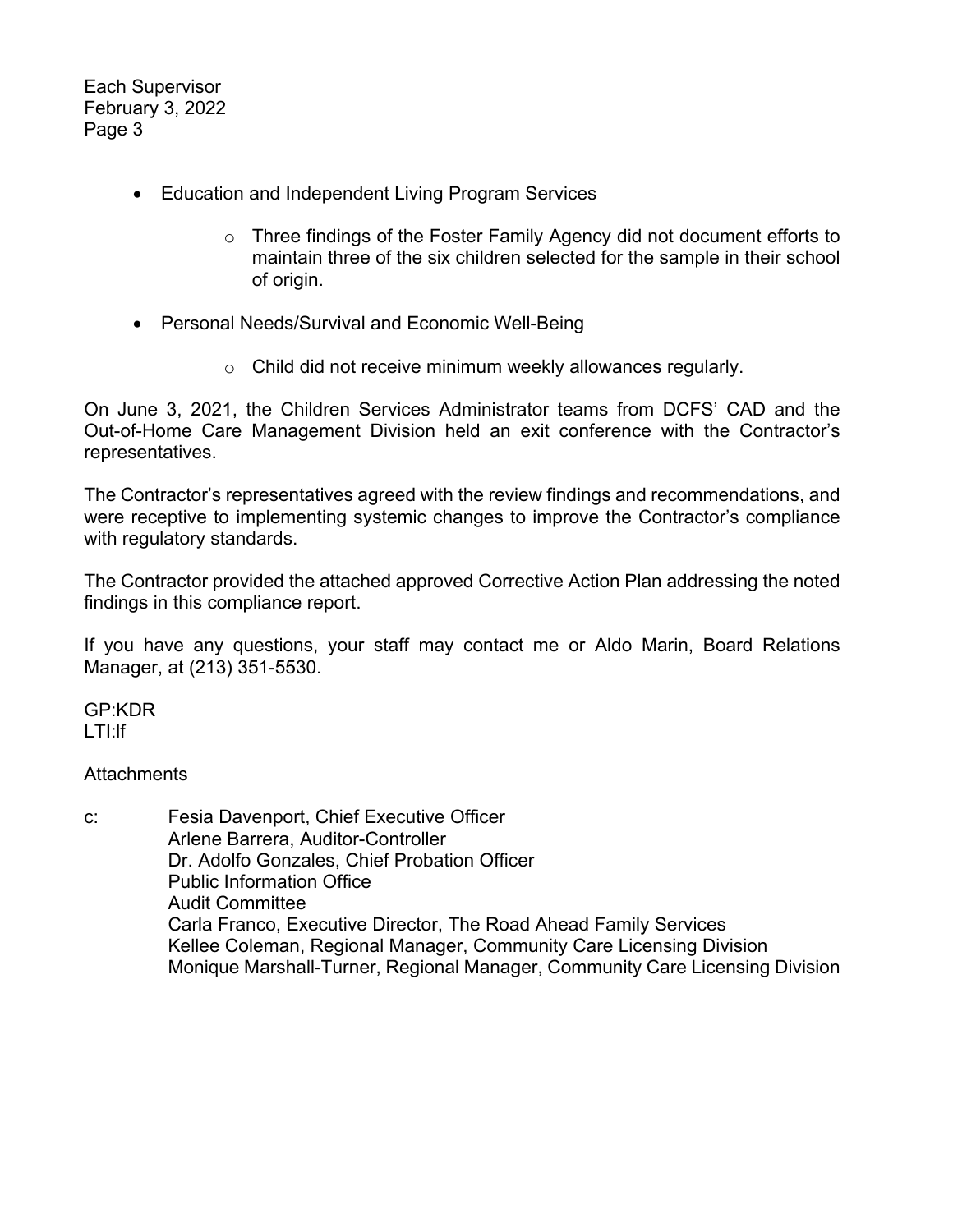# **CORRECTION ACTION PLAN**

# **Facility And Environment**

### 15. Common areas were safe and well-maintained

15f. A functioning smoke detector & carbon monoxide detector is installed in the hallways of all sleeping areas or an indoor sprinkler system is used

### 15i. If appropriate, knives and sharp objects are safely stored and locked

15k. Disinfectants, cleaning solutions, poisons, firearms and other dangerous items are not accessible to children

#### 1. Explain the Cause.

15f.RP reported that they used to have the carbon monoxide detectors but after the last inspection, they removed them to check if they were working properly and then forgot to reinstall them. 15i.RP reported that they thought that it was enough to put the sharp items in the top kitchen cabinet. 15k. RP reported that they thought that it was fine to have the cleaning supplies (Windex and Ajax) in the bathroom cabinet because the two older foster children were working on independent living skills and they were using these items.

#### 2. Corrective Action Taken.

| Facility | Comment                                                                                                                                       |
|----------|-----------------------------------------------------------------------------------------------------------------------------------------------|
| Site 516 | 15f) NO - Site 516 did not have a carbon monoxide detector. RP purchased and installed the carbon monoxide the same day of<br>the inspection. |

15f. On 4/6/21, the RP purchased and installed the carbon monoxide the same day of the inspection. 15i. On 4/6/21, the RP purchased a safety box with locked and put knives and sharp items in it and placed it on top of the kitchen cabinet. 15k. On 4/6/21, RP took out the cleaning supplies and put them in a locked room. Additionally, on 4/9/21, RP purchased a lock for the bathroom cabinet to store cleaning supplies.

| Facility | Comment                                                                                                                          |
|----------|----------------------------------------------------------------------------------------------------------------------------------|
|          | Site 516   15i) NO - Site 516 knives were not safely stored and locked. Knives were located in the top unlocked kitchen cabinet. |

| Facility        | Comment                                                                                                   |
|-----------------|-----------------------------------------------------------------------------------------------------------|
| <b>Site 515</b> | 15k) NO - Site 515 disinfectants and cleaning solutions were in two bathrooms and accessible to children. |

## 3. Explain what the Quality Assurance (QA) Plan is to maintain Compliance.

15f.15i.15k. On 6/28/21, Out of Home Care management division provided technical assistance and training in the areas of facilities and the environment, including how resource family homes should be evaluated. On 6/29/21 the Agency Administrator updated the FFA current home inspection checklist. The update checklist includes that smoke and carbon monoxide alarms are installed and working properly, that knives, sharp objects, and cleaning solutions are properly stored in an inaccessible locked location. On 7/1/21 the Agency Administrator had a meeting with the FFA foster care social workers and trained them that a twice a month during home visits, they will complete the checklist to ensure resource home meets facility and environment requirements.

#### Reviewer Comment

# **Needs & Services**

23. The NSPs were completed accurately and on time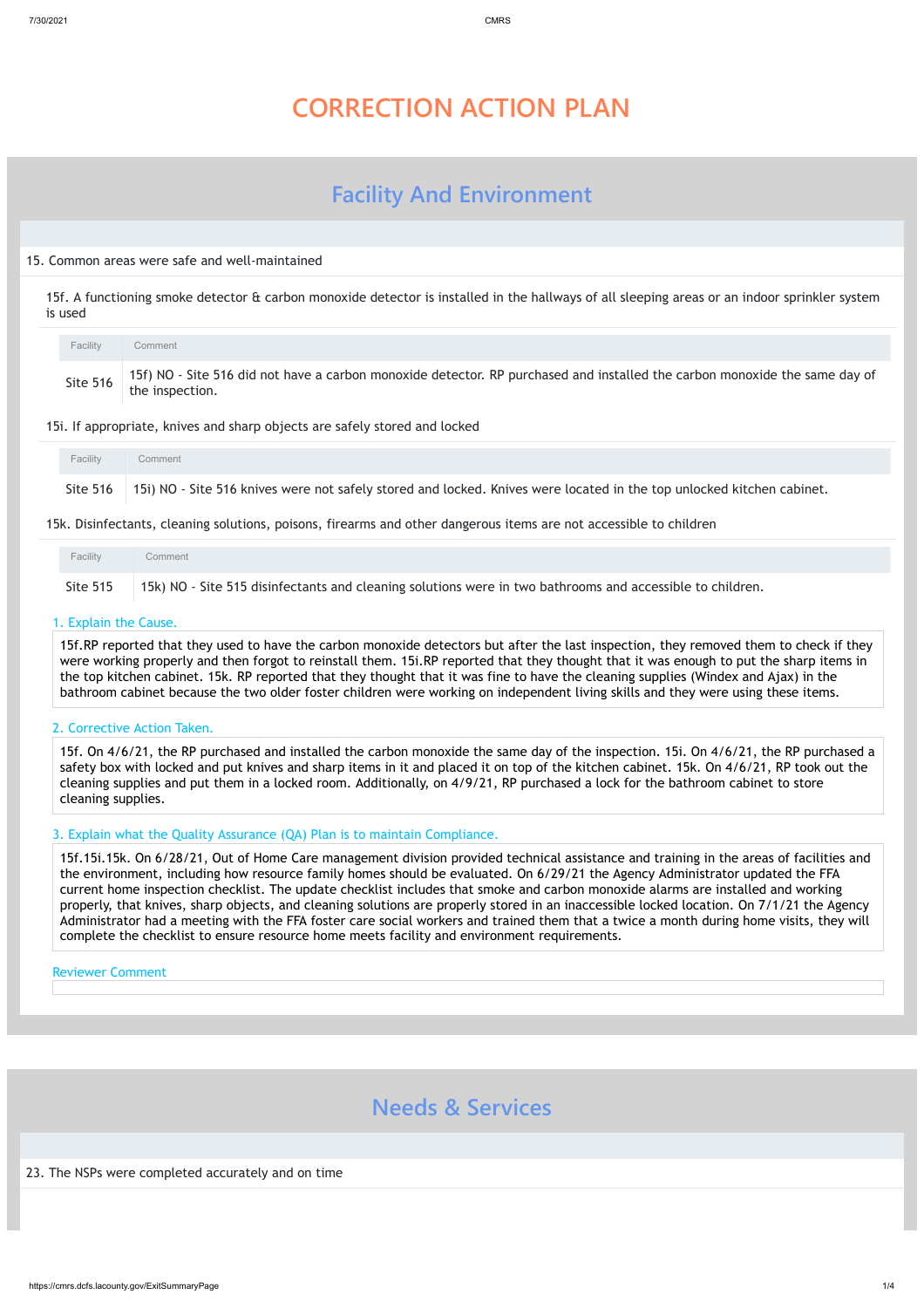#### 7/30/2021 CMRS

https://cmrs.dcfs.lacounty.gov/ExitSummaryPage 2/4

#### 23b. Are comprehensive and accurate

#### 1. Explain the Cause.

23b. Child 3 The FFA social care worker overlooked the child's date of birth 23b. Child 4 The FFA social care worker was confused on where to put previously achieved goals.

#### 2. Corrective Action Taken.

23b. Child 3. Was reunified with his biological mother on 5/6/21, however, the Agency Administrator and the FFA foster care social worker reviewed and corrected the date of birth on the NSP dated 4/27/21 prior to reunification. 23b. Child 4. On 4/13/21 and 6/28/21, the Out-of-Home Care Management Division provided technical assistance and training in the areas of needs and services, including how NSPs should clearly document current goals, modify outcome goals, and achieve goals. Additionally, the out of home care provider analyst reminded the Agency Administrator to use the SMART goal guidelines. On 4/15/21 and 4/29/21, The Agency Administrator had a meeting with the FFA foster care social workers and trained them on how to use SMART goals and how and where to put progress and/ or goal modification on the NSPs.

| Facility        | Comment                                                                                                                                                                     |
|-----------------|-----------------------------------------------------------------------------------------------------------------------------------------------------------------------------|
| <b>Site 515</b> | 23b) NO - Child 3 NSPs dated 08/27/20, 10/27/20 and 01/27/21 have the child's incorrect Date of Birth. Child's DOB is<br>10/03/2003 and NSPs show DOB is 07/20/2020.        |
| <b>Site 516</b> | 23b) NO - Child 4 CAD Reviewed four NSPs dated 04/30/20, 07/30/20, 10/30/20, 01/30/21. The goals remained the same with<br>no modification or revision to any of the goals. |

#### 3. Explain what the Quality Assurance (QA) Plan is to maintain Compliance.

23b. On 7/15/21, the Agency Administrators met with the FFA foster care social workers to discussed NSPs. The Agency Administrator will review NSPs twice a week to ensure NSPs are comprehensive and the NSPs's goals are properly documented prior approving and submitting for signatures. The Agency Administrator also notified the foster care social workers who, in the event that the administrator is not available, may contact the Executive Director or Program Coordinator.

#### Reviewer Comment

**Education and Independent Living Plan Services**

39. The FFA has documented its efforts to maintain children in their school of origin after placement, if determined in the best interest of the child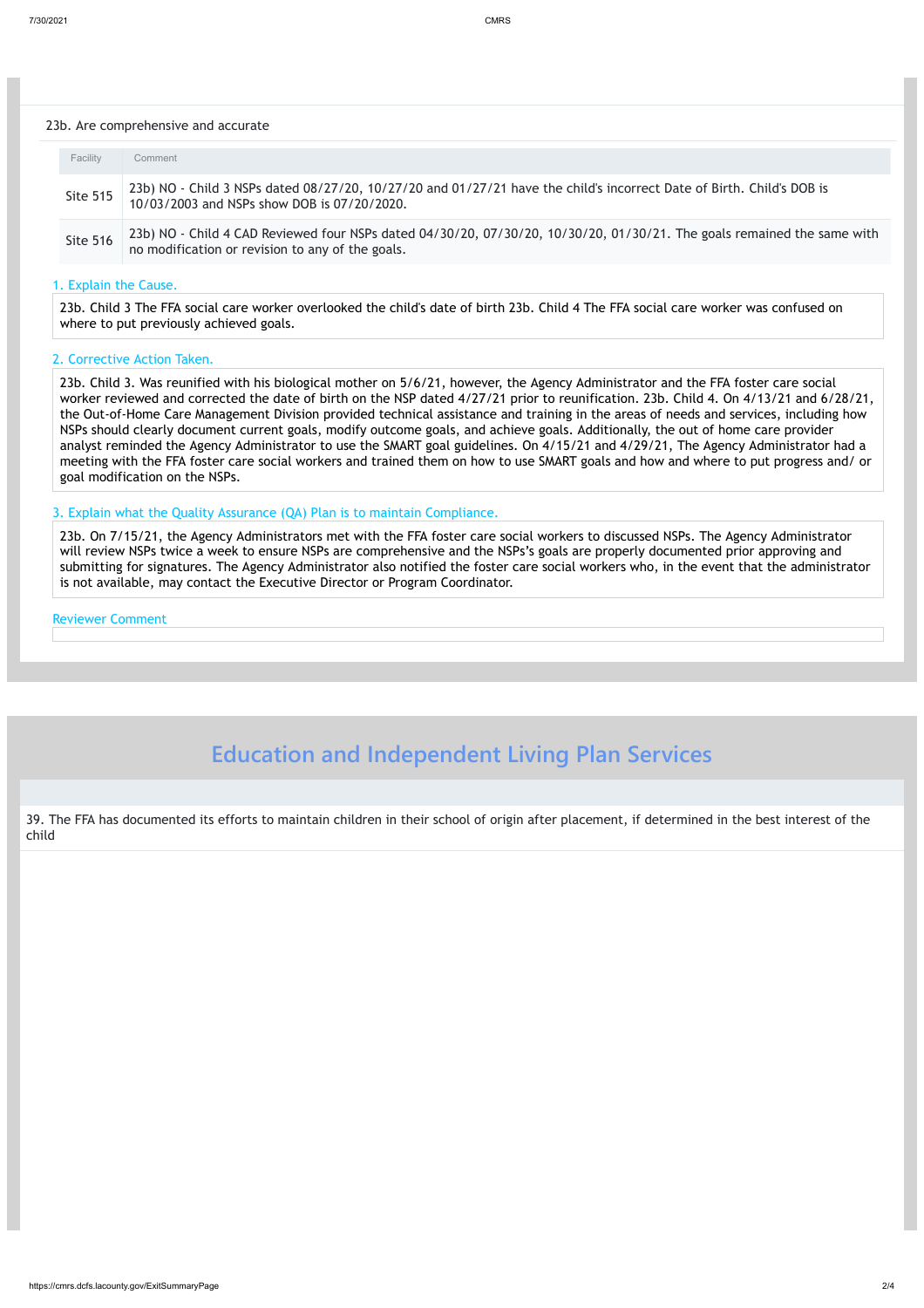#### 1. Explain the Cause.

39. The FFA Social care worker did not document the agency's effort in keeping the children in their school of origin.

#### 2. Corrective Action Taken.

39. On 6/28/21, Out of Home Care management division provided technical assistance and training in the areas of education and independent living plan services, including recommendations that the agency should contact the CSW to obtain the information of who the educational holder is and the dates for the next CFT meeting. On 7/9/21, The Agency Administrator updated the current FFA information needed letter by adding the requesting information of the educational holder and the information of the school of origin.

#### 3. Explain what the Quality Assurance (QA) Plan is to maintain Compliance.

39. On 7/15/21, the Agency Administrator had a meeting with the FFA foster care social workers and explained that to avoid this finding in future review, the FFA social worker assigned will send the introductory letter (Information needed letter) by email and with copy to the Agency Administrator requesting who the educational holder is, the school of origin information and, the available dates for the initial CFT meeting. The Agency Administrator will ensure that the FFA foster care social workers has been in communication with the CSW and documented the efforts to maintain the child in the school of origin.

Reviewer Comment

# **Personal Needs**

#### 69. Children reported receiving all allowances

| Facility        | Comment                                                                                      |
|-----------------|----------------------------------------------------------------------------------------------|
| <b>Site 515</b> | 39) NO - Child 2 FFA did not document its efforts to maintain child in the school of origin. |
| <b>Site 516</b> | 39) NO - Child 6 FFA did not document its efforts to maintain child in the school of origin. |
| <b>Site 516</b> | 39) NO - Child 5 FFA did not document its efforts to maintain child in the school of origin. |

69a. Children reported receiving the minimum weekly allowances

#### 1. Explain the Cause.

69a. RP reported that they did not explain to the children what the weekly allowance means and that they do not keep records of how the children spend their allowance.

#### 2. Corrective Action Taken.

69a. On 7/15/21, the Agency Administrator provided a training to the foster care social workers in the area of personal needs. On 7/15/21, the agency administrator created a new form (Record of Child's Cash Resources) for the child's allowance. The Agency Administrator also instructed that effective 7/15/21 the child weekly allowance will be given in the presence of FFA foster care worker during a home visit to witness and verify that the allowance was granted and signed. In addition, The Agency Administrator will also hold a virtual meeting for foster parents on 7/30/21 in which the new implementation of this form will be discussed.

| <b>Facility</b> | Comment                                                                                                                  |
|-----------------|--------------------------------------------------------------------------------------------------------------------------|
|                 | Site 516 (69a) NO - Child 6 reported not receiving weekly allowances. Child reported receiving allowance only sometimes. |

#### 3. Explain what the Quality Assurance (QA) Plan is to maintain Compliance.

69a. On 7/30/21, The Agency Administrator will retrain foster parents on how to provide assistance and instruction to the child on how to handle the weekly allowance. The training will cover implementation of the new form (Record of Child's Cash Resources) which includes, documentation of weekly allowance, money unspent, and remaining balance. The Agency will provide plastic piggy banks or secure bags to the resource parents and children. The FFA foster care social workers will review the Record of Child's Cash Resources allowance form during the weekly home visits and the FFA Foster Care Supervisor form will review it monthly.

#### Reviewer Comment